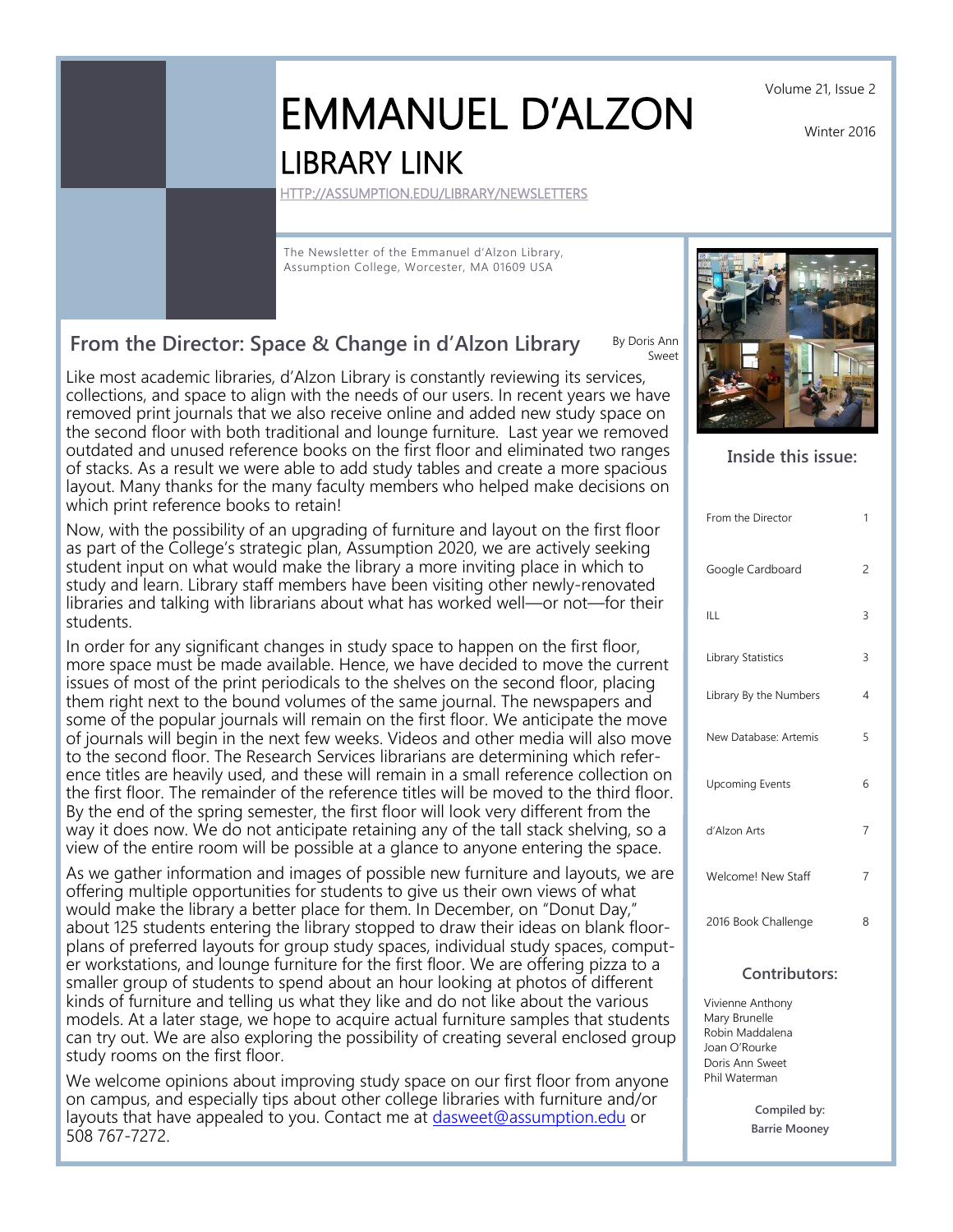## **Seeing in Virtual Reality: A Review of Google Cardboard**

By Mary Brunelle

Did you get Google Cardboard under your Christmas tree this year? I did. I had heard about it from reading blogs and seeing a demo on *Conan* (Conan had his own [branded Cardboard](http://teamcoco.com/content/conan-360-request-cardboard) viewer last summer), but I was still unsure what Cardboard actually is.

Remember those little red View-[Master toys](https://en.wikipedia.org/wiki/View-Master) from your childhood? You slipped a little slide disc into the view finder and clicked away, looking at 3D images through the lenses. (My favorites were Hugga Bunch and My Little Pony.) Well, this adorably analog toy has gotten an update using your smartphone,



Image via. https://developers.google.com/cardboard/?hl=en

a little bit of cardboard, and two lenses. This is virtual reality (VR) for the average person in the 21st century.

You can buy Google Cardboard from a number of places for about \$20 (mine is from [www.unofficialcardboard.com\),](http://www.unofficialcardboard.com/) or [make one yourself](http://www.instructables.com/id/How-to-make-Google-Cardboard/) if you are feeling crafty. The New York Times got into the game by unveiling its own NYT VR app and giving away a free viewer to its print subscribers by including it with the newspaper on a particular day in November. I have an iPhone, so I just started with the Google Cardboard app in the iTunes App Store, which lets you view some default videos.

Once you have a viewer and have downloaded an app to your phone, place your phone in the viewer and start gazing. I was going to write, "sit back, relax, and enjoy," but that phrase does not apply here. The point of VR is that it lets you move and experience things in 3D. When you tilt your head, the image shifts and changes. Turn around slowly, and you have a 360-degree view. I made the mistake of walking into my coffee table, because it felt like I could walk right along the "urban hike," one of the default videos. (Word of advice: you can turn your body, but it is best not to walk too far. You also cannot swim, no matter how lifelike underwater videos appear.)

My iPhone 5S is the oldest iPhone compatible with Cardboard. It is smaller than the 6 or 6S, so unfortunately I can see the face of the phone (such as the home button) through the lenses, which slightly degrades the viewing experience. My brother, who actually works at Google and gave me Cardboard as the Christmas gift, has a Google phone with a larger screen, so it fits better in the viewer. Furthermore, you can take your own videos with an Android phone, but not with an iPhone. My brother took videos of the home he and his wife just renovated in California, so it was exciting to see their new place and feel like I was actually there.

There are plenty of VR games and videos to enjoy, even if you cannot take your own videos (yet—I expect Apple will release an app soon). You can search Google for best google cardboard apps and find some cool new things. Apparently Disney's Star Wars app has a VR component, so that is my next adventure. But Cardboard is not just for fun. I can certainly imagine the educational benefits, just like we all dreamed of with the "information superhighway" (remember that catchphrase?) in the early days of the Web. I even read an [article](http://uploadvr.com/virtual-reality-helps-saves-baby-girls-life/) recently about how Cardboard saved a child's life by allowing her doctors to visualize an incredibly risky heart surgery before actually performing it on the child.

I think I will still steer clear of any VR surgery apps, but Cardboard certainly was one of my favorite Christmas gifts. Apparently it made this [grandmother's Christmas morning](https://www.youtube.com/watch?v=SiVWhYZUjpQ) too. Perhaps watching someone else experience VR is even better than experiencing it yourself. I guess it really is better to give than to receive.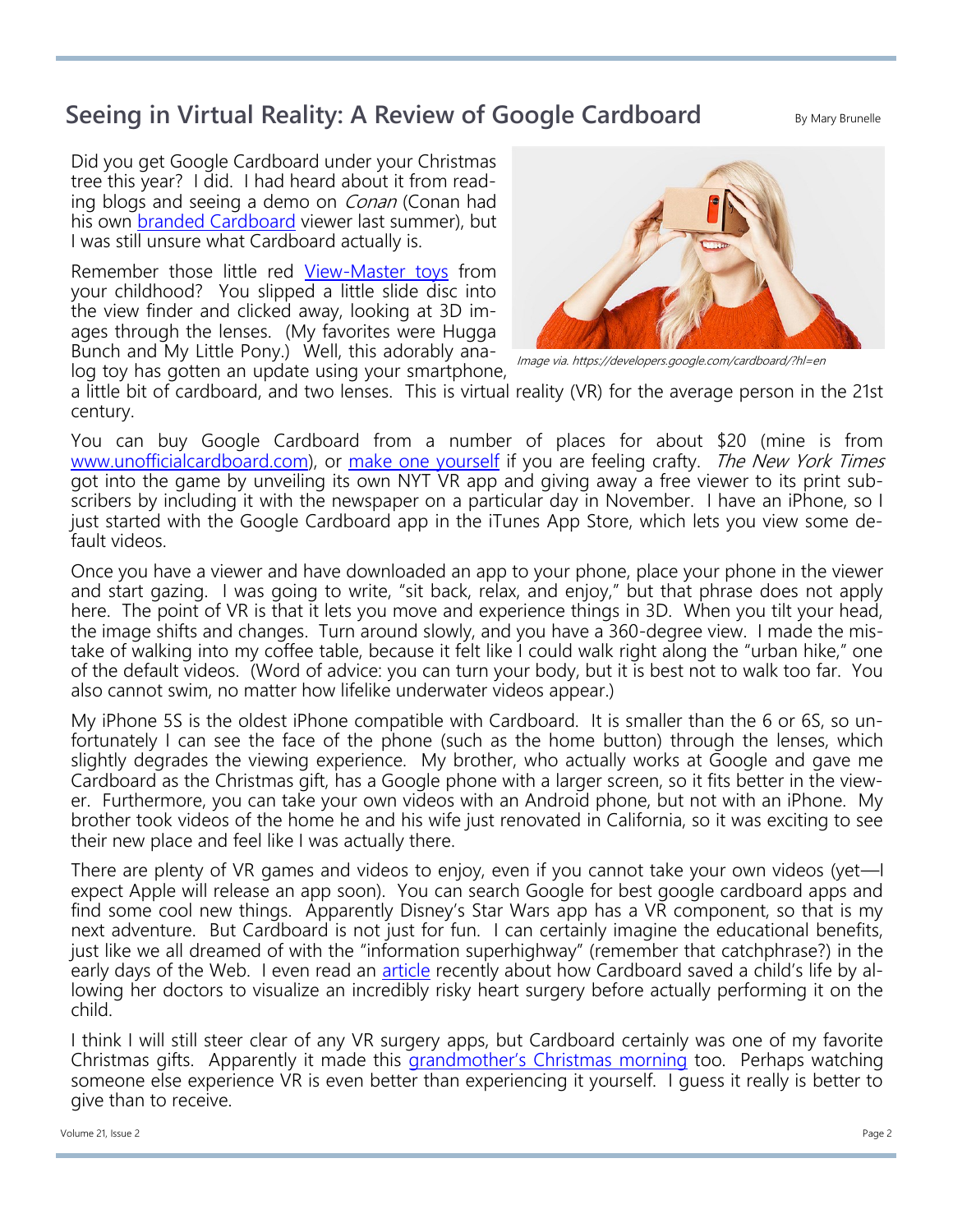## **InterLibrary Loan: Borrow from Other Libraries**

Books, articles, and other materials that are not held in the Assumption College Library may be requested from other libraries through InterLibrary Loan (ILL). ILL is available to Assumption College students, faculty, staff, and administrators. Requests are managed in a web-based application called ILLiad. You can access ILLiad by clicking on "InterLibrary Loan" under "Quick Links" on the left side of the Library homepage. If you have not used ILLiad before, you will need to fill out a "first-time user registration form" and will be asked to select a username and password. Registering will allow you to quickly access ILLiad in the future to make your requests.

#### Requesting Articles

Placing your ILL request directly from within a database is easy. When you find an article you want, if there is no PDF or HTML fulltext offered, click the yellow "Article Linker" button. If the Article Linker page indicates the item is not available, click the "Submit an InterLibrary Loan request through ILLiad" link and the article data will be imported into the ILLiad article request form. You will receive email notification when the article is received. The article will be available electronically and you can download it immediately.

#### Requesting Books, Videos, Etc.

Physical items, such as books and videos, can usually be borrowed for about 21 days, and often you can request one renewal. You should request a renewal of an ILL book 2-3 days before it is due back to the lending library. Make your request through ILLiad by clicking on the TN# next to the title under "checked out items" and then click on "renew item" in red. This will send an alert to the InterLibrary Loan staff, and they will send out your request for a renewal. If approved by the lending library, the new date will be sent to you via email.

For assistance, please contact the InterLibrary Loan Staff at ill@assumption.edu or by calling 508 767-7135.

We look forward to filling your ILL requests and wish you every success this semester!

### **Library Research Desk Statistics**

The Library is a busy place! These are just some of the statistics from last semester.

We answered a total of 962 questions at the research desk, most of which were about using databases, the catalog, and creating citations, but several were on printer help, checking out books, reserving books, using Microsoft, and lots about HoundPrint.

We answer a lot of questions! Just ask us. We are here to help!

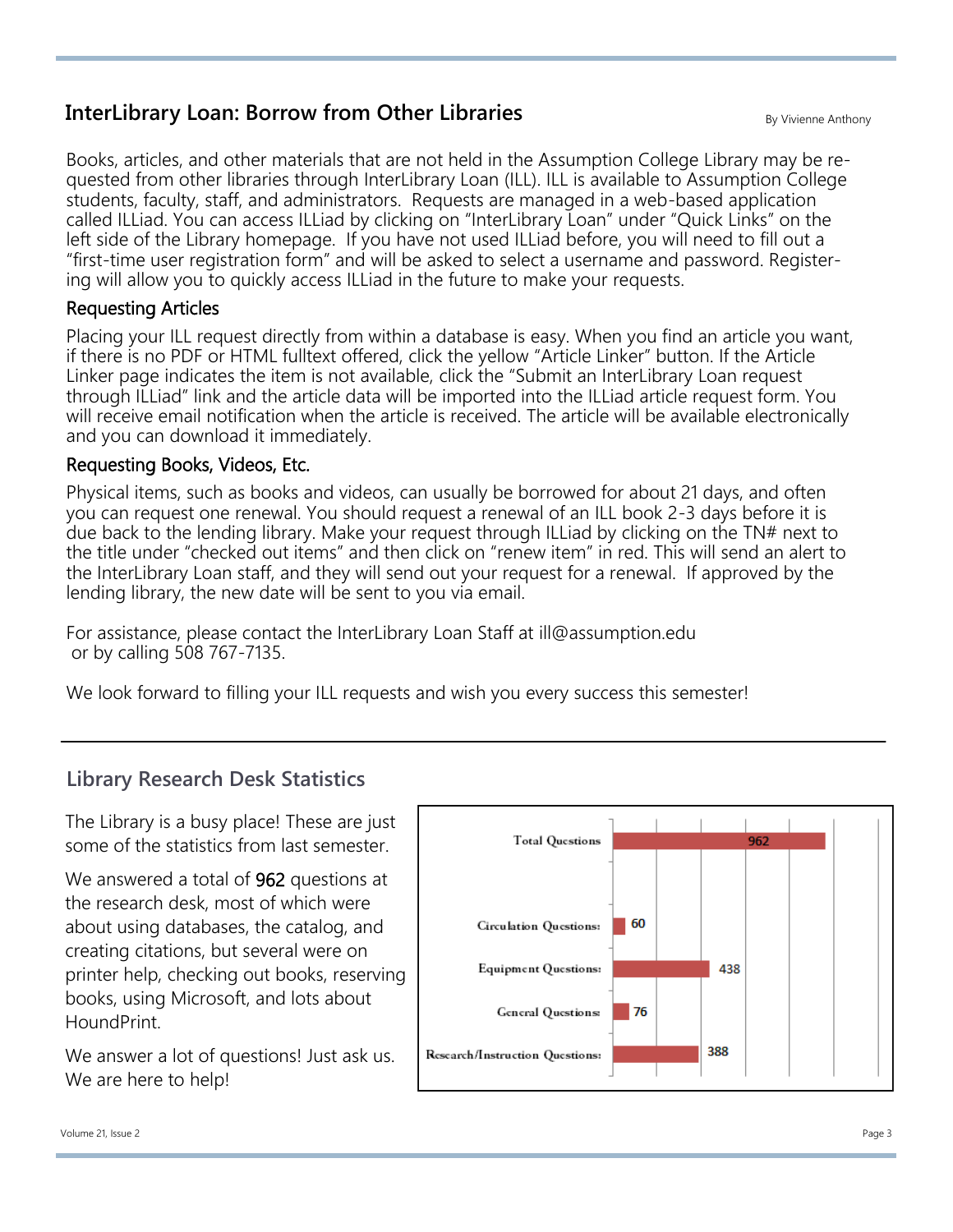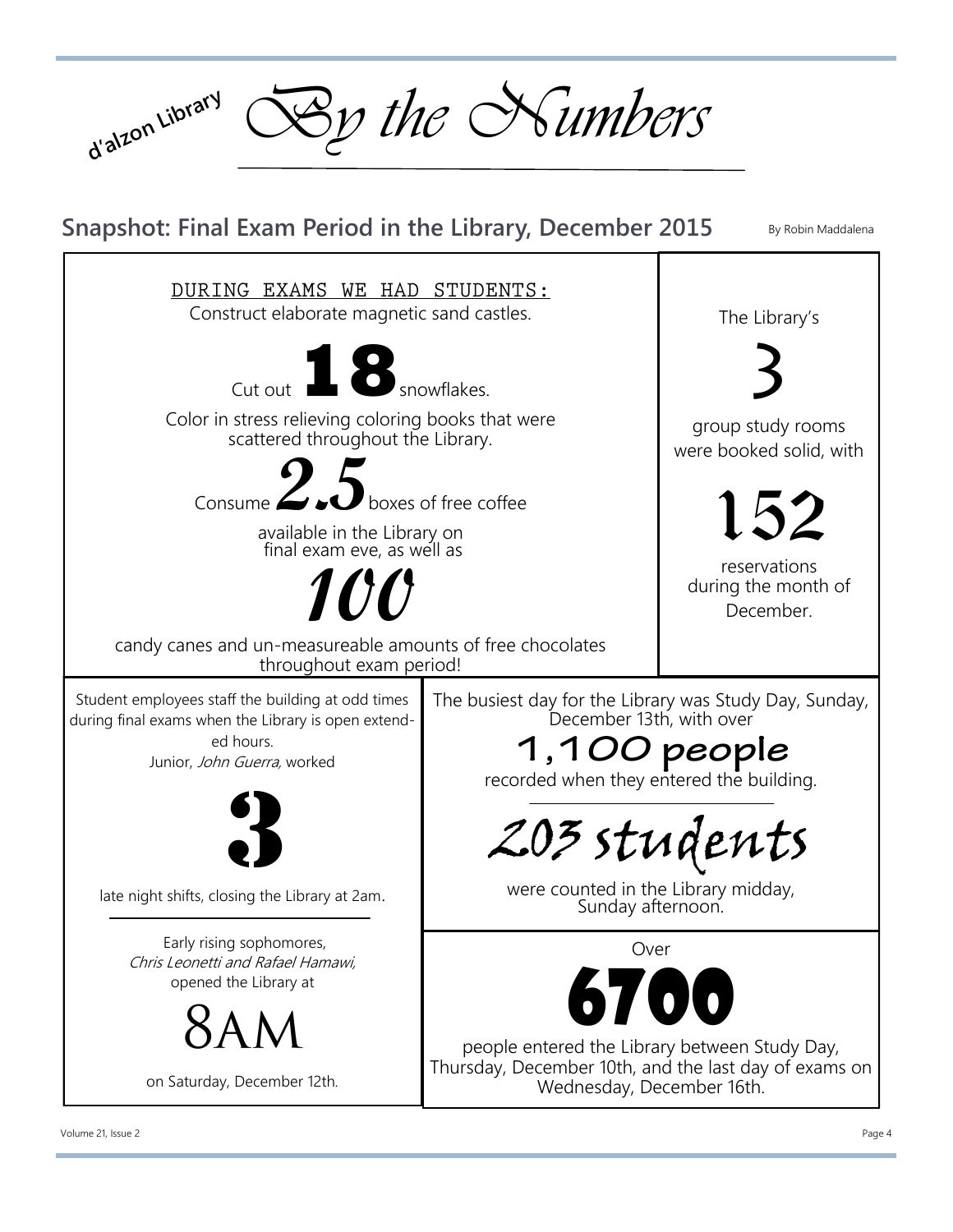# **New Database: Artemis Literary Sources**

Artemis Literary Sources brings together three databases of related content in a single interface with great features that can save you time. It includes full text literary criticism, author biographies, plot summaries and work overviews, articles, essays, e-books, book reviews, classic texts, and more.

## Specifically, Artemis includes:

## Literature Criticism Online

This online collection consists of 10 individual print series:

Children's Literature Review • Classical & Medieval Literature Criticism • Contemporary Literary Criticism • Drama Criticism • Literature Criticism 1400-1800 • Nineteenth-Century Literature Criticism • Poetry Criticism • Shakespearean Criticism • Short Story Criticism • Twentieth-Century Literature Criticism

#### Literature Resource Center

Dictionary of Literary Biography • Contemporary Authors • Literary Criticism Series (20th Century • 19th Century • 1400-1800 • Classical & Medieval • Poetry • Shakespearean • Short Story • Drama • and Children's) • and various additional titles in literature.

#### Gale Virtual Reference Library

Gale Virtual Reference Library is a database of encyclopedias and specialized reference sources for multidisciplinary research.

So now, instead of searching all of these resources separately, you can SAVE TIME, and search them all at once!

We still have other resources in the area of Literature, but this one-stop-search resource may be a real time saver for your research needs.

### Find it on our  $A-Z$  Database page on the Library's website.

| <b>Resource Links 2</b>                          | <b>Highlighted Articles</b> | Sign in with Google                                                                                 | $\vert$ 4 | My Folder (0) Search History <b>The English</b> |               | <b>End Session Help</b> | <b>Dictionaries</b> |
|--------------------------------------------------|-----------------------------|-----------------------------------------------------------------------------------------------------|-----------|-------------------------------------------------|---------------|-------------------------|---------------------|
| ARTEMIS<br><b>LITERARY SOURCES</b>               |                             |                                                                                                     |           |                                                 |               |                         |                     |
| п                                                |                             | Term Frequency Topic Finder What's Inside Gale Literary Index                                       |           |                                                 |               |                         |                     |
| <b>Advanced Search</b><br><b>Advanced Search</b> | Person Search               | Works Search                                                                                        |           |                                                 |               |                         |                     |
| term(s) to search.                               |                             | Your library's Literature holdings offer a combined 1,934,569 documents. Select index(es) and enter |           |                                                 |               |                         |                     |
| Keyword                                          | $\;$                        |                                                                                                     |           |                                                 |               |                         |                     |
| And $\sim$                                       | Name Of Work<br>$\;$        |                                                                                                     |           |                                                 |               |                         |                     |
| And $-$                                          | Person-By or About -        |                                                                                                     |           | $^{\circ}$                                      |               |                         |                     |
| <b>More Options</b>                              |                             |                                                                                                     |           |                                                 | <b>Search</b> |                         |                     |
|                                                  |                             | to documents with full text                                                                         |           |                                                 |               |                         |                     |
|                                                  |                             | to peer-reviewed publications                                                                       |           |                                                 |               |                         |                     |
| by Product/Series                                |                             | All electronic resources                                                                            |           |                                                 |               |                         |                     |
| by publication<br>date(s):                       |                             | ◉ All Dates ⓒ Before ⓒ On ⓒ After ⓒ Between                                                         |           |                                                 |               |                         |                     |



By Barrie Mooney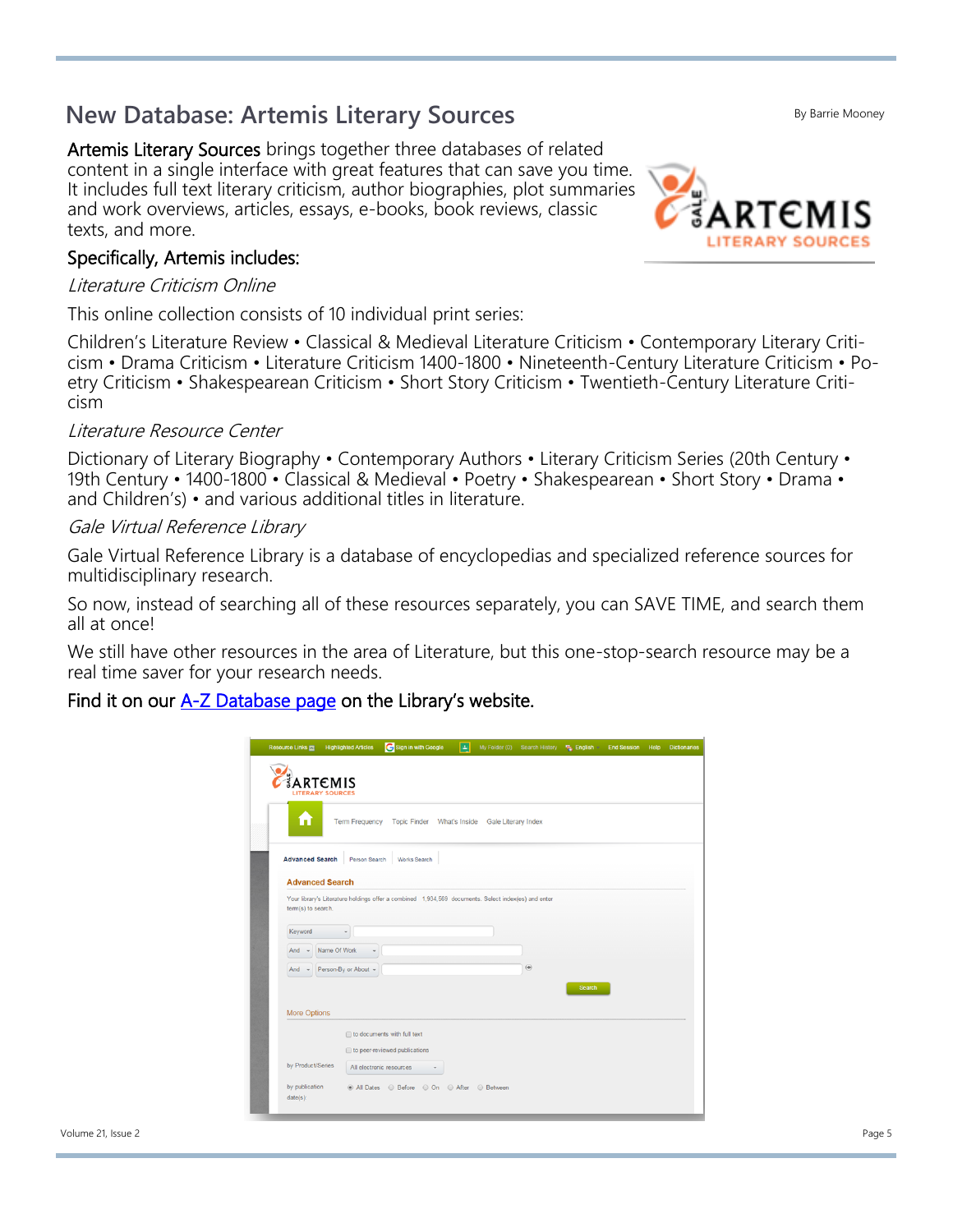# **Upcoming Events**

## February

Blind Date With a Book Pick a book from the scintillating description on its cover...you never know what you're going to get!

Make Your Own Valentines Easy, make-and-take Valentine stations for you to create your own personal masterpieces!

# March

Your vacation week!

Enjoy the time off, and we will welcome you when you return, ready to provide access to information, research help, and assistance with all of your library needs!

# April 10-16

National Library Week Celebrate the Library! Various activities in the d'Alzon Library TBD as date approaches.



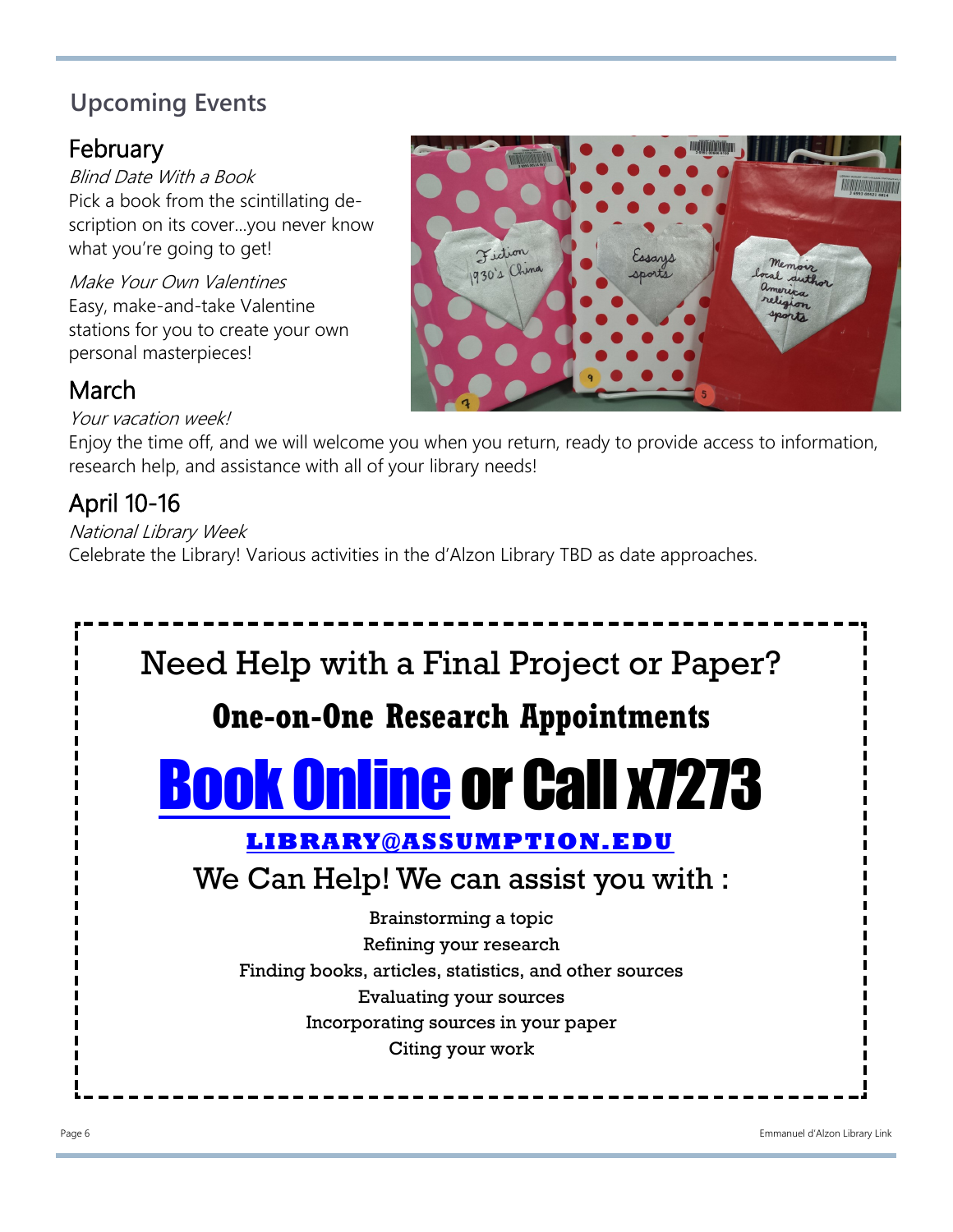By Joan O'Rourke



Carrie Nixon February 8 - April 15 Reception: Tuesday, February 9, 4:30pm

Check our website for the full schedule of events.

[http://](http://www.assumption.edu/library/dalzon-arts) [www.assumption.edu/](http://www.assumption.edu/library/dalzon-arts) [library/dalzon](http://www.assumption.edu/library/dalzon-arts)-arts

# Senior Seminar Art Show

April 18 - May 6 Reception : Thursday, April 21, 4:30pm



**Welcome!** 

By Phil Waterman

## **to our new Research Services/Scholarly Communications Librarian!**

The d'Alzon Library is pleased to announce that it has hired Mary LaBombard for the position of Research Services/Scholarly Communications Librarian. Mary's role will be to take the lead in educating campus constituencies on scholarly communication issues, promoting open access best practices, and in the future, managing a digital institutional repository. Mary will also provide research and instructional services to library users.

Mary received her Master's degree in Library and Information Science from Simmons College along with a Master's degree in History, and has most recently worked as the Archivist/Reference Librarian at Cape Cod Community College.

Mary will join the Library on Monday, February 8th. Please join me in welcoming Mary to our staff and to the Assumption community!